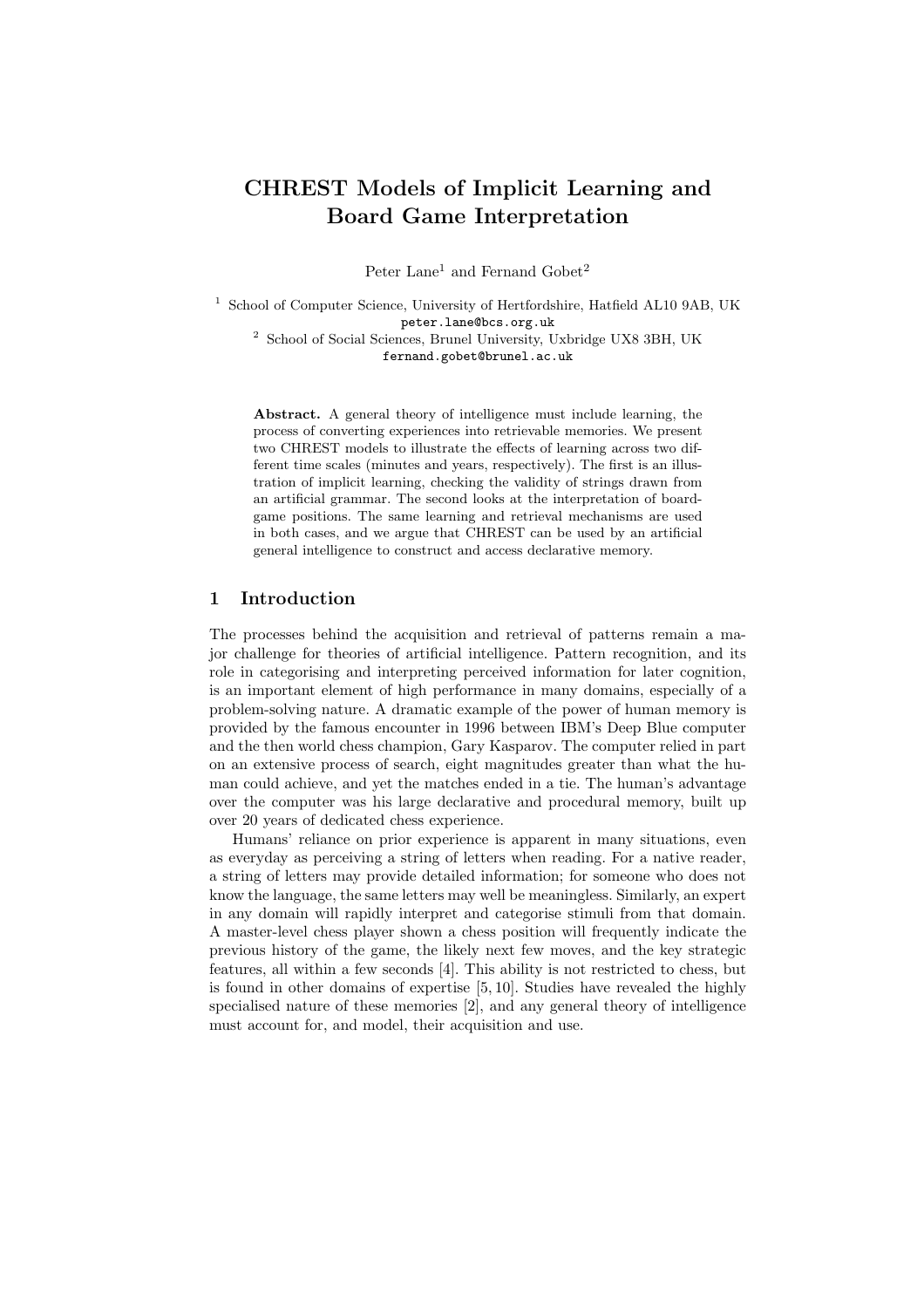Developing a theory to cover learning in tasks that last perhaps a few minutes and learning over the years required to reach high levels of expertise means working at both a general and a specialised level. The general level is needed to ensure the theory is widely applicable. The specialised level is needed to ensure the theory can capture phenomena at the highest ability. This challenge reveals an apparent contradiction: how can we use highly specialised experiments to study general-purpose mechanisms? The solution which appears most promising at present is to use a cognitive architecture.

Taatgen and Anderson [25] describe a cognitive architecture as intended to "[supply] a general theory of cognition that is independent of particular phenomena" (p. 694). They also highlight one important question when building a model using an architecture, which is "to what extent is the intelligence in the architecture or in the model" (p. 694)? When using an architecture, it is important to ensure explanations of the behaviour are due to mechanisms within the architecture, and not any special processing added in to the model. An ideal way to achieve this is to develop multiple models which utilise and demonstrate the same core set of mechanisms provided within the architecture [17, 20].

In this paper, we present two models built using the CHREST (Chunk Hierarchy and REtrieval STructures) cognitive architecture, to illustrate its ability to acquire and retrieve patterns. The first is a model of implicit learning, identifying strings which fit a grammar after a short training period. The second is more specialised, looking at the interpretation of chess positions, using patterns which would be learnt by a human over several years. The two models rely on general-purpose learning mechanisms to develop a discrimination network, sorting perceived patterns to familiar chunks. We claim that the intelligence behind the models is within the architecture (the general-purpose learning mechanisms), and thus that CHREST is providing an explanation of learning suitable for general application. Beyond the models reported here, CHREST has been used to model performance in different board games [3, 4, 9, 16], a card game [23], in natural-language acquisition [7, 12] and diagrammatic reasoning [15].

## 2 Overview of CHREST

CHREST is a symbolic cognitive architecture explaining how experience affects our ability to remember, categorise and think about the world. A distinctive component of the architecture is its discrimination network, used to retrieve information from long-term memory (LTM). CHREST models typically begin by training the model with data, from which this network, and associated longterm memories, are constructed.

The four main components of the architecture and their connections are shown in Fig. 1. First, there is the input/output unit, with separate mechanisms for handling perception visually (with a simulated eye) and verbally (with a phonological loop). Second, there is a short-term (or working) memory, which is limited to holding four items of information at a time. Third, there is the longterm memory, which is a memory holding familiar patterns (known as "chunks")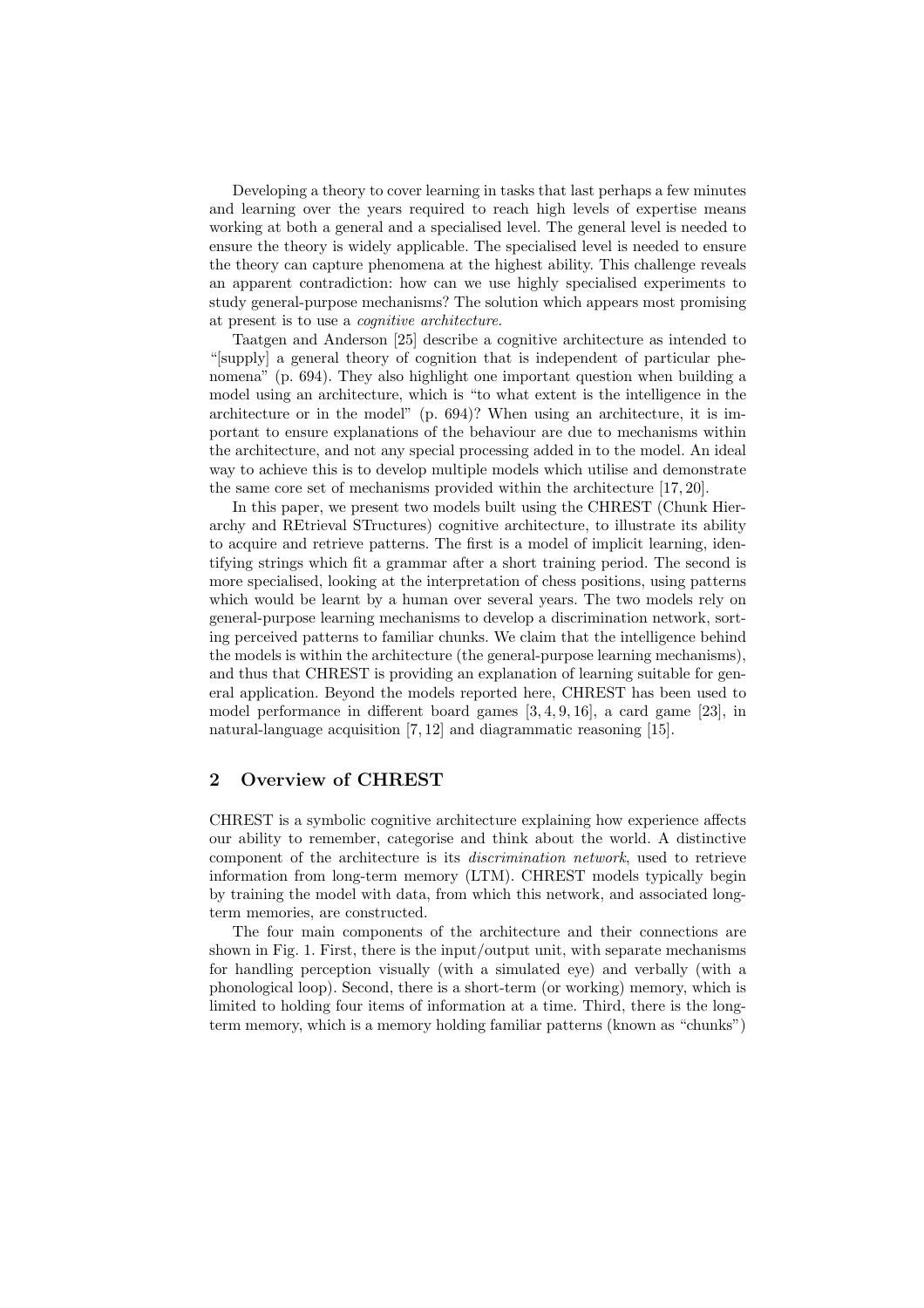

Fig. 1. An overview of the CHREST architecture.

and associations between them (including productions and "templates"). Fourth, there is an index into LTM, the discrimination network.

The role of the discrimination network is to sort an incoming pattern to the most relevant part of LTM. Although the main aspect of the network is its discrimination component, like a decision tree, sorting information from a root node to an appropriate chunk, the network also has an associative aspect, which links chunks to other chunks within LTM. The discrimination network acts as a retrieval device and a similarity function. Its role is analogous to the hidden layers of a connectionist network, or the RETE network of Soar [14].

The network is constructed incrementally, as the model perceives information. All information is in the form of a pattern, which is a list of primitive elements. For example, the string "VXPVXS" would be represented as a list of characters: < V X P V X S >. Patterns on a chess board would be represented as lists of items-on-squares:  $\lt [P \ 2 \ 5]$   $[R \ 1 \ 5]$   $[K \ 1 \ 7]$   $\gt$ .

The perceived pattern is sorted through the model's discrimination network by checking for the presence of elements on the network's test links. After sorting, the chunk reached is compared with the perceived pattern to determine if further learning should occur. If the perceived pattern contains everything in the chunk and some more, then familiarisation adds information to the chunk. If the perceived pattern contains different information to the chunk, then discrimination adds a further test and node to the network. Thus, discrimination increases the number of distinct chunks that the model can identify, whereas familiarisation increases the amount of information that the model can retrieve from that chunk. Fig. 2 illustrates the two learning mechanisms.

When presented with a chess board as input, CHREST uses its perceptual mechanisms to scan the chess board, extracting patterns of pieces, sorting them through the discrimination network, and so retrieving chunks to place into working memory. The eye movements are guided by heuristics. One heuristic guides the next fixation, in a top-down manner, to a position expected to help the model sort deeper into memory. Other heuristics guide the model to follow lines of attack/defence, or look at different sections of the board; see [4] for details.

CHREST is available at http://chrest.info. The description and models within this paper refer to version 4 of the implementation. More information on how CHREST works can be found in [3, 11, 18].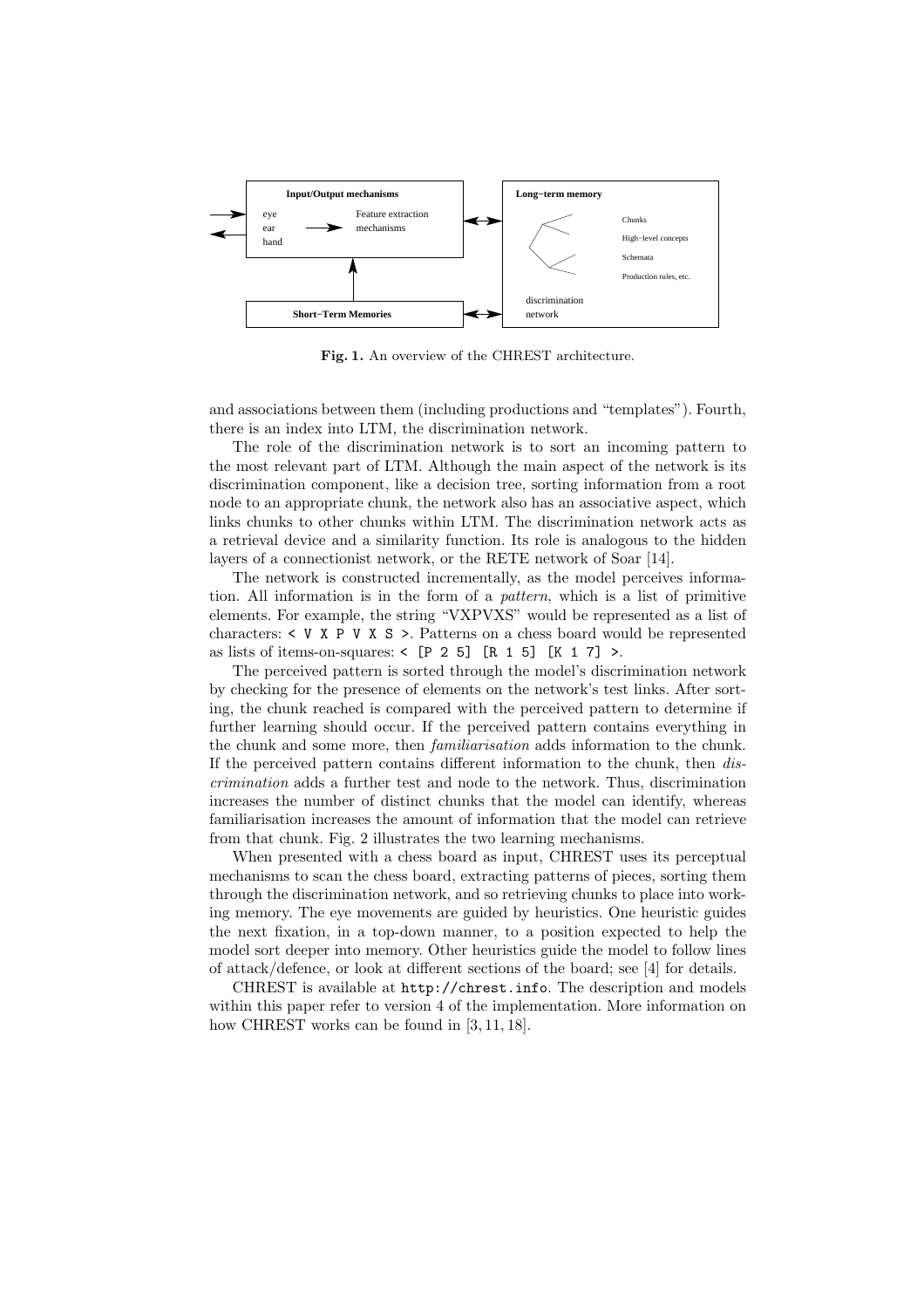

Fig. 2. Illustration of familiarisation/discrimination learning process

## 3 Model of Implicit Learning

This experiment reproduces that reported by [13]. The aim is to demonstrate the implicit learning of rules about valid and invalid strings constructed from a Reber grammar [21]. The CHREST model is based on a technique used in EPAM-VOC [12] for the non-word repetition task. Essentially, it is assumed a limited number of chunks may be stored within a short duration phonological loop. The model separates the input string into chunks, and rejects any string which will not fit into the loop (having more than 4 chunks), or that has more than one single element chunk; this last is a measure of unfamiliarity.

Valid strings were constructed from the grammar given in Figure 2 of [13]. 18 of these were randomly selected for training, and a different 22 for testing. A further 22 random strings were constructed from the letters of the grammar, each string of length 6, 7, or 8 letters. The random strings all ended in an 'S' and were checked that they were not accidentally a valid string. Examples of valid and invalid strings are shown in Table 1.

Table 2 presents the results from averaging 100 runs of CHREST – each run used a different set of strings for training and testing, constructed as above. The model was trained using one pass of the training data. Each test string was presented twice, making a total of 44 strings in each condition. As in [13] we show the 'hits', the number of correctly identified valid strings (true positives); the 'correct rejections', the number of correctly identified invalid strings (true negatives); the 'misses', the number of incorrectly identified valid strings (false negatives); and the 'false alarms', the number of incorrectly identified invalid strings (false positives).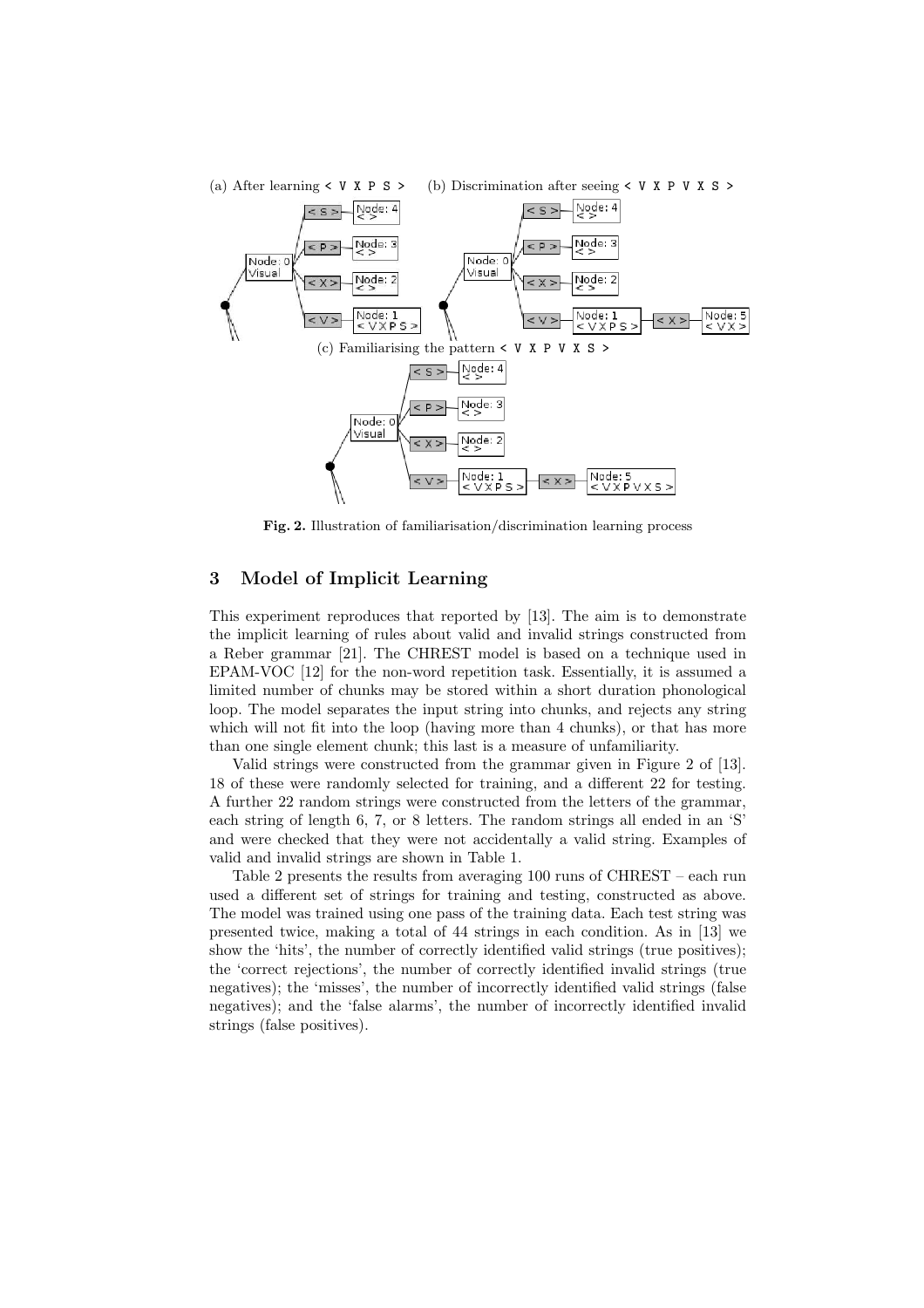| Valid          | Invalid            |
|----------------|--------------------|
| <b>TTS</b>     | <b>TXTVPS</b>      |
| VXPS           | <b>VXVPXS</b>      |
| <b>TPPTS</b>   | ITTVXPVS           |
| <b>VXPVXS</b>  | XPXVVXS            |
| <b>TPPPPTS</b> | <b>PXPVVTVS</b>    |
|                | VXPVXXPS PVVVVVVTS |

|                                 |                   |       | $ $ Human ACT-R <b>CHREST</b> |
|---------------------------------|-------------------|-------|-------------------------------|
|                                 | Hits: 33.00 34.00 |       | 32.84                         |
| Correct rejections: 36.00 39.00 |                   |       | 38.52                         |
| Misses: 11.00                   |                   | 10.00 | 11.16                         |
| False alarms: 8.00              |                   | 5.00  | 5.48                          |

Table 1. Examples of strings used for implicitlearning model.

Table 2. Results from implicit-learning model. Human and ACT-R results from [13]. All results are out of 44 trials.

The results demonstrate a strong correlation between those of CHREST, of ACT-R and the humans. In particular, the model does an excellent job of identifying the hits and correct rejections. There is also a slight tendency to be better at rejecting the invalid strings, as found in both humans and ACT-R. A significant advantage over the ACT-R model of [13] is that the CHREST model constructs its own declarative memory of variable-sized chunks to determine familiarity, and hence whether a given string fits the learnt pattern.

## 4 Model of Board Game Interpretation

We next develop a model to reflect learning on human terms of several years, and attempt a more subtle interpretation task. In earlier work [18], we tested CHREST's ability to categorise chess positions by opening using perceptual chunks. Fig. 3 illustrates two typical positions with their openings; note the model only has access to the position, not the preceding moves, and that the game has progressed beyond the opening stages. CHREST was shown to categorise positions as well as a state-of-the-art statistical learning algorithm. This ability to categorise a chess position by opening is an important interpretation step, enabling a master player to retrieve memory cues about strategies, previous games, and likely tactics.

In our second model we go beyond simple classification, and explore CHREST's ability to retrieve multiple interpretative cues from a position, comparing these interpretations with those given by a master-level chess player. Fig. 3 gives some examples of the interpretations used below the diagrams; some of these require a knowledge of chess. The word 'outpost' appears twice, and, loosely speaking, an outpost for one side is a square in the opponent's territory which is hard for the opponent to attack. A 'bad bishop' is one which is hampered by its own pawns.

Each interpretation was treated as a simple verbal pattern, giving its name. During training, the verbal patterns were learnt alongside the positions to which they apply, and cross-modal associative links formed from the visual chunks recognised in the position to the verbal chunks. Associative links were restricted so that an interpretation referring to a white knight could only be linked with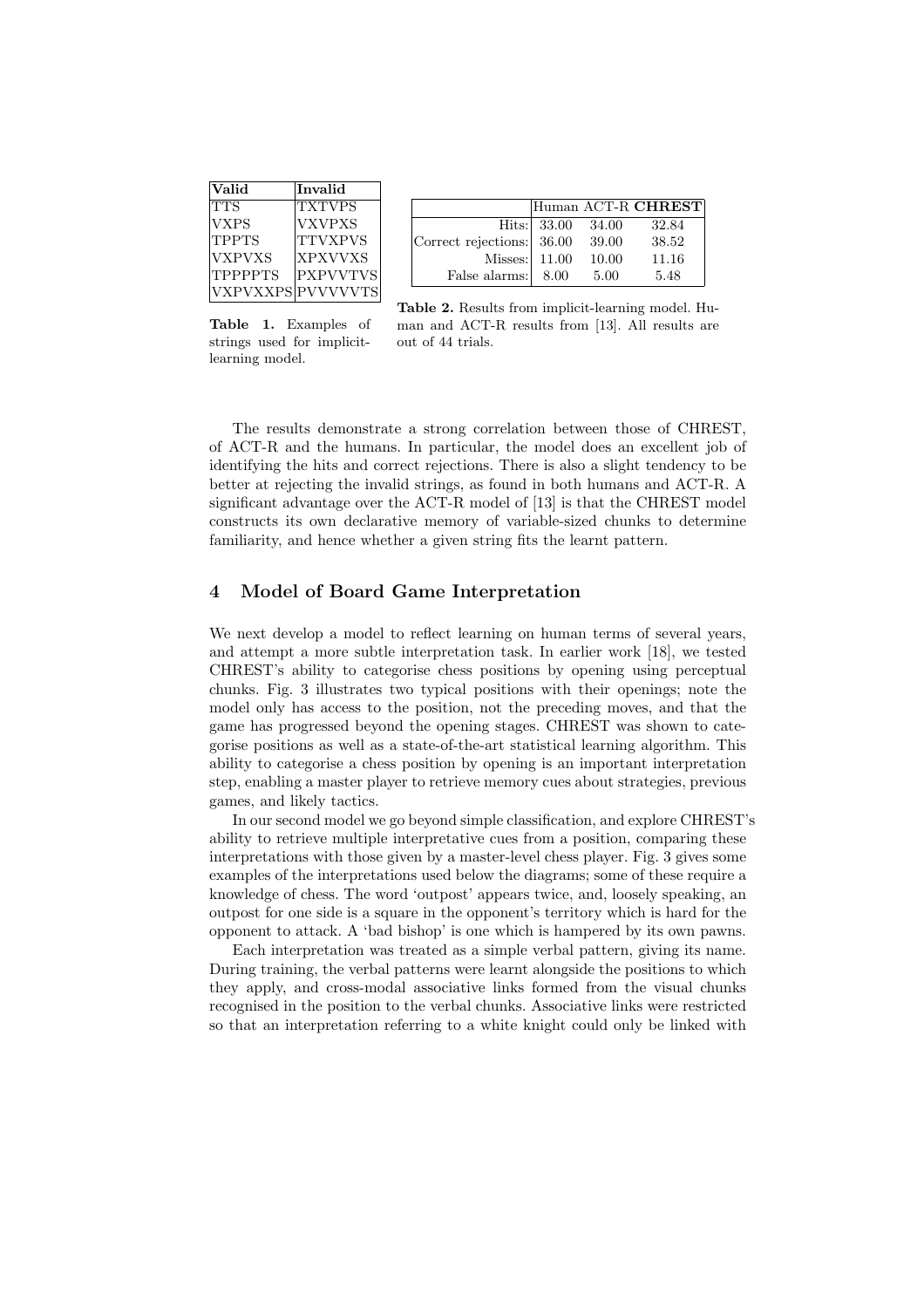

knight-has-outpost-on-c4, hanging-pawns



knight-outpost-on-d5, backward-pawn-d6, black-king-side-underattack, open-gfile



chunks containing a white knight, etc. During testing, the position provides the visual input. As CHREST retrieves chunks when perceiving the test position, it retrieves the associated verbal information. This information is then output as the model's interpretation.

500 chess positions were collected, at the 20th move in the game, and annotated with interpretations.<sup>3</sup> The data were randomly divided into two, a training (70%) and a test set (30%). Interpretations were used only if they appeared in more than 20 of the positions (to ensure sufficient numbers for reliable training and testing). This left a total of 36 target interpretations, with an average of 4.1 interpretations per position. A model was created training 2 times on the training dataset, with 100 fixations (approx. 30 simulated seconds) on each position during training and testing. The trained model had 37,198 chunks in its visual long-term memory.

Figure 4 illustrates a typical interpretation output by the model; the three parts of the interpretation on which the model agrees with the target interpretation are in italics. Table 3 shows the number of positions which received an accurate interpretation, and how many accurate interpretations were made per position. Table 4 shows a sample of interpretations and the frequency of correct, missed and false alarms made by the model on the test set.

The results demonstrate that in more than half of the positions, the model outputs at least one interpretation in agreement with that of the human. We regard this as a promising result, demonstrating the validity of creating a CHREST model of human-level scene interpretation. Looking at the intepretations which

<sup>3</sup> Prathiba Yuvarajan provided the interpretations, under funding from the ESRC.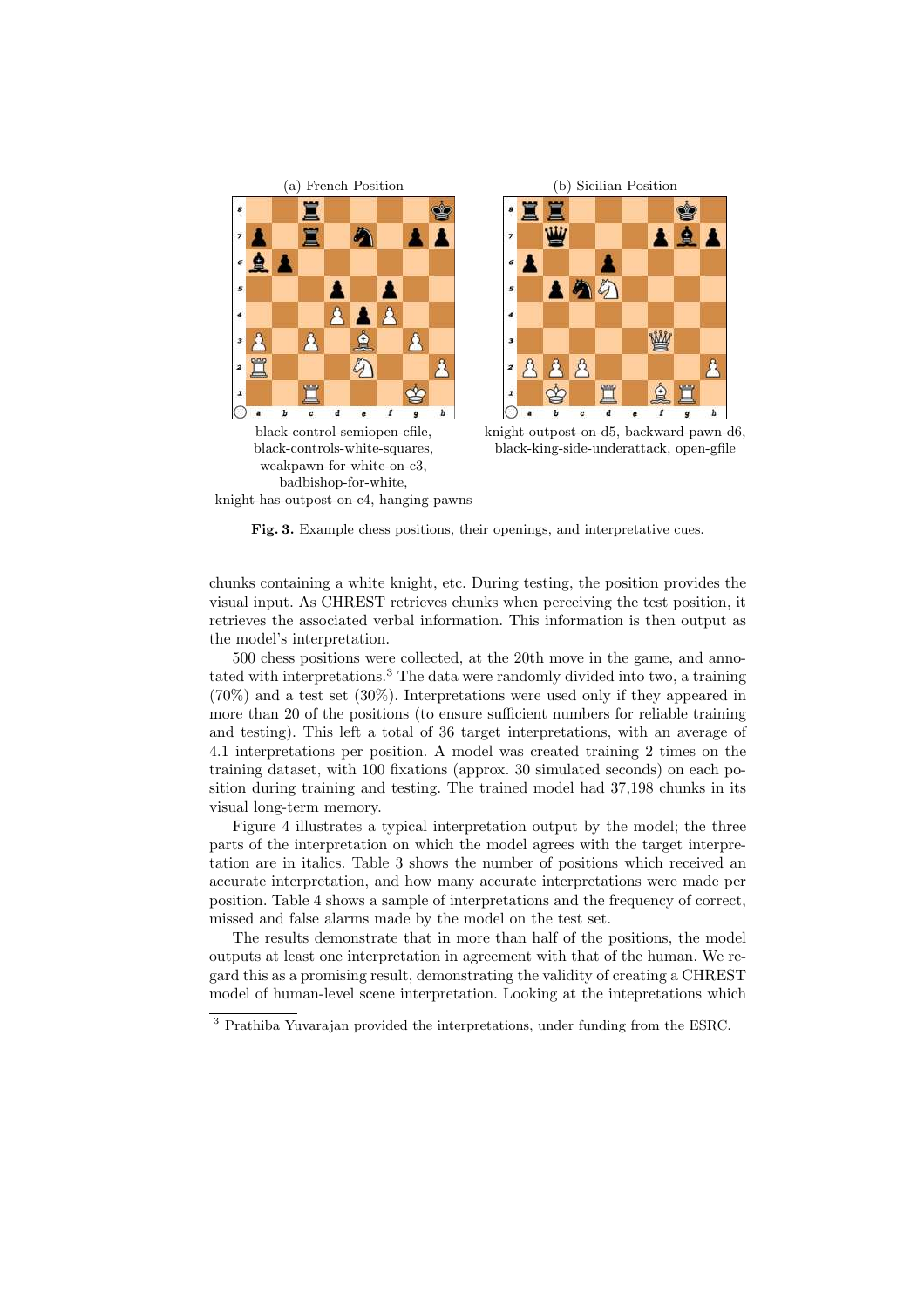



Fig. 4. Example interpretation of a position.

CHREST gets right and wrong reveals a number of interesting features. Evaluation can be difficult in some cases, for example an interpretation incorrect by commission (a false alarm) may be arguably correct, or at least useful. In the example interpretation, black has his dark-square bishop but white does not, and so control of dark-squares by black is a useful theme to be aware of.

Some of the interpretations wrong by omission are also due to limitations in the current representation used by CHREST. For example, recognising an open file requires noticing the absence of pieces, and our model currently does not represent empty squares. Another issue is the position-independence of some features, such as 'doubled-pawns'. A chunk linking the 'doubled pawns' interpretation to pawns on  $d3/d4$  will not be matched by pawns on  $g2/g3$ , accounting for the 30 misses.

These issues of representation have been noted and defended previously [16] based on the focus on modelling whole-board retrieval. By extending modelling to consider local regions of the board, CHREST's visual pattern-coding is likely to require modification to use position-independent representations and to include empty squares. We believe this change will be straight-forward to make.

| Correct                   |    |
|---------------------------|----|
| interpretations Frequency |    |
|                           | 64 |
|                           | 75 |
| 2                         | 12 |
| ર                         |    |

|                                |                       |    | False |
|--------------------------------|-----------------------|----|-------|
| Feature                        | Correct Misses Alarms |    |       |
| weak-pawn-structure-for-white  | 58                    | 25 | 30    |
| uncoordinated-pieces-for-white | 13                    | 25 | 35    |
| knight-outpost-on-d5           |                       | 12 |       |
| doubled-pawn-for-white         |                       |    |       |

Table 3. Frequency of positions with given number of correct interpretations.

Table 4. Selected interpretations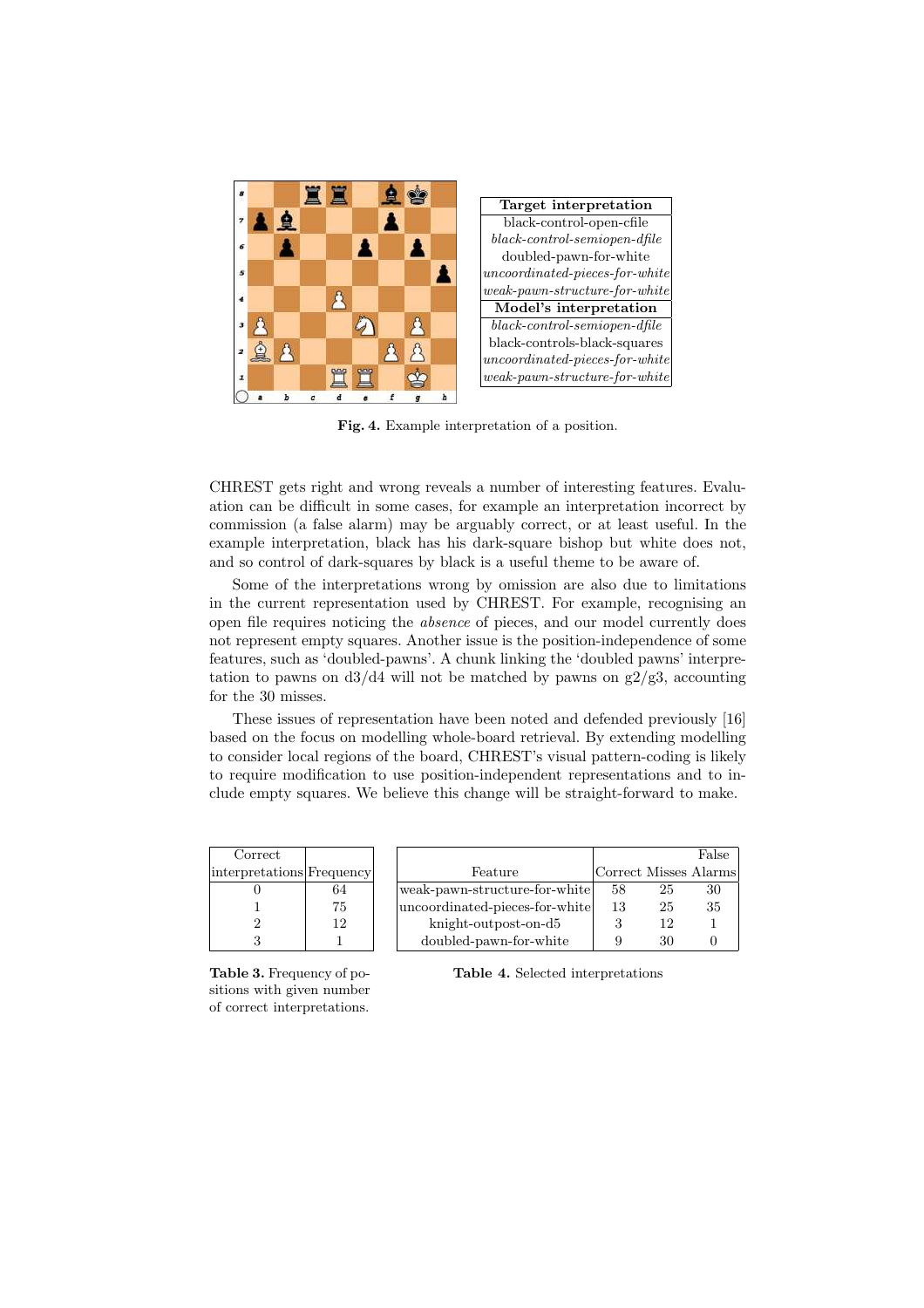#### 5 Discussion and Conclusion

The two CHREST models presented above exemplify the effects on pattern recognition of learning across two different time scales. The implicit-learning model captures the effects of learning that occurs over a short time scale, with relatively few stimuli. The model of board-game interpretation illustrates the effects of learning on long time scales, with large numbers of stimuli. As an architecture, we can claim that CHREST has been successful in providing generalpurpose mechanisms applicable to multiple models. Within the implicit-learning model, CHREST relies on a phonological loop, as also used in EPAM-VOC [12], along with its discrimination network, which provides the 'units' of memory to use in recognising grammatical strings. Within the board-game interpretation model, CHREST has constructed a large discrimination network to aid the recall of chunks from LTM. The board-game model also relies on its perceptual mechanisms, which have been tested in other tasks [3, 4].

There are several architectures besides CHREST, popular ones including ACT-R [1] and Soar [14, 20], and a natural question is how CHREST fits within the spectrum of other architectures. We suggest that CHREST can provide an explanation of how declarative memory is constructed and indexed, especially in its links with perception, whether visual or verbal. The challenge of constructing declarative memory has been described for ACT-R by [13], where their model of the implicit-learning task above required the modeller to specify bigrams to form their model's declarative memory. Also Laird, after describing the requirements of Soar, states 'we will still fall short of creating human-level agents until we encode, or until the systems learn on their own, the content required for higher-level knowledge-intensive capabilities' [14, p.40 (emphasis added)]. With CHREST, the construction of the discrimination network and associated learning of chunks and their relations is a natural way to explain the origins of (some aspects of) declarative memory in knowledge-intensive tasks.

Apart from learning, Langley et al. [19] suggested that many cognitive architectures are overly focussed on problem-solving tasks, and that attention should be given to categorisation and understanding. The same authors suggest that architectures need to consider 'visual, auditory, diagrammatic and other specialised representation schemes' used by humans, and should better reflect the limited resources available for perceiving and affecting the world. As the models in this paper make clear, CHREST currently has this focus on categorisation and understanding. Previous work has already demonstrated models using auditory [12] and diagrammatic [15] representations, and the current paper illustrates the visual representation used for chess positions [4, 16]. CHREST's working-memory parameters and time constraints mean that perception and time for recall are limited by available (simulated) resources. However, CHREST is relatively weak in formal problem-solving abilities, and in handling non-symbolic data.

A way to move forward would be to combine architectures which focus on different aspects of cognition to form a more comprehensive architecture that might capture learning, categorisation, understanding and problem-solving tasks. The choice of architecture and the way to make the combination is not, however,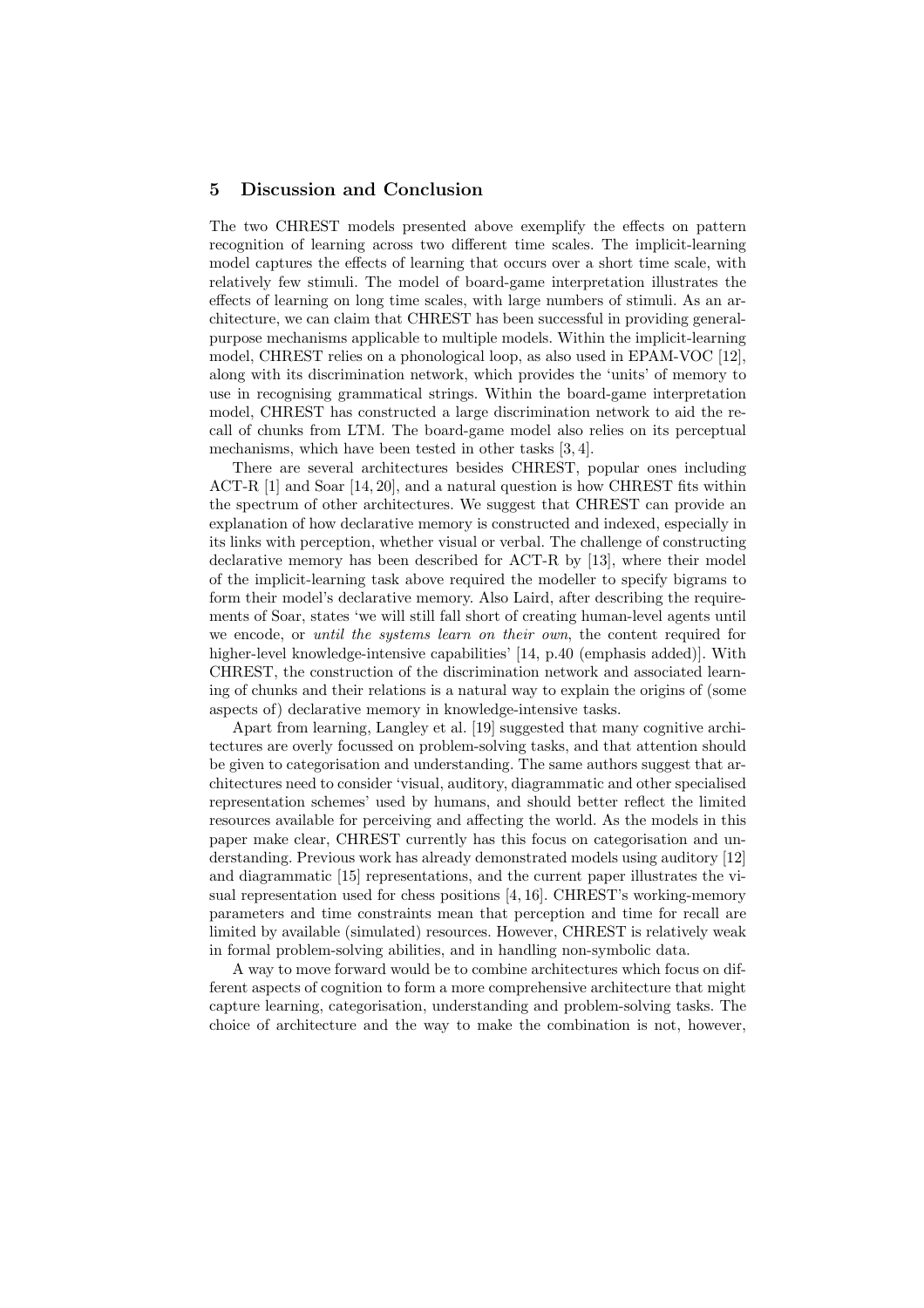clear. Two distinct approaches may initially be identified, depending upon how closely recognition processes are thought to be involved with problem solving. One approach is more modular, and the other more integrative.

A modular combination might take support from Dual Process theories [6, 24], in which an intuitive, pattern-matching process (System 1) is hypothesised to be replaced when necessary by a distinct, analytical, problem-solving process (System 2). A natural analogue would be to combine CHREST with ACT-R or Soar to simulate more complex implicit-learning tasks: using CHREST as the intuitive component and ACT-R/Soar as the analytical component. CHREST would determine and recognise the entries in declarative memory, which ACT-R/Soar could then use in problem solving.<sup>4</sup>

In contrast, a more integrative approach would consider pattern recognition tied in more closely with problem-solving, almost intertwined. A previous proposal along these lines using CHREST was made in the SEARCH model [8]. Thus, except in very artificial tasks, System 2 nearly always operates with System 1, shedding serious doubts upon the independent use of the two systems as proposed by Dual Process theories. For example, when a chess expert tries to find the best move in a position, the variations that are being consciously searched are nearly always supplemented by unconscious pattern-recognition mechanisms [4].

Whether the future holds a modular or integrated combination of architectures, it is apparent that a theory of artificial general intelligence will reflect the contributions of several current architectures. This combination would, we suggest, present a better explanation of general intelligence, covering a wider range of phenomena than either alone, whilst combining their strengths. In particular, we argue that CHREST is a suitable architecture for studying tasks involving categorisation and understanding based on prior expertise, and have demonstrated some new results in these areas. An important area of ongoing research is to consider how these recognition processes interact, and may be combined, with current theories of problem solving.

# References

- 1. Anderson, J.R., Bothell, D., Byrne, M.D., Douglass, S., Lebière, C., Qin, Y.L.: An integrated theory of the mind. Psychological Review 111(4) (2004) 1036–1060
- 2. Bilalić, M., McLeod, P., Gobet, F.: Specialization effect and its influence on memory and problem solving in expert chess players. Cognitive Science 33 (2009) 1117–1143
- 3. Bossomaier, T., Traish, J., Gobet, F., Lane, P.C.R.: Neuro-cognitive model of move location in the game of Go. In: Proceedings of the 2012 International Joint Conference on Neural Networks. (2012)
- 4. de Groot, A.D., Gobet, F.: Perception and Memory in Chess: Heuristics of the Professional Eye. Assen: Van Gorcum (1996)
- 5. Ericsson, K.A., Charness, N., Feltovich, P.J., Hoffman, R.R.: The Cambridge Handbook of Expertise. New York, NY: CUP (2006)

<sup>4</sup> A previous proposal [22] argued for a combination of EPAM (the predecessor of CHREST), GPS (a predecessor of ACT-R/Soar) and UNDERSTAND (for language).